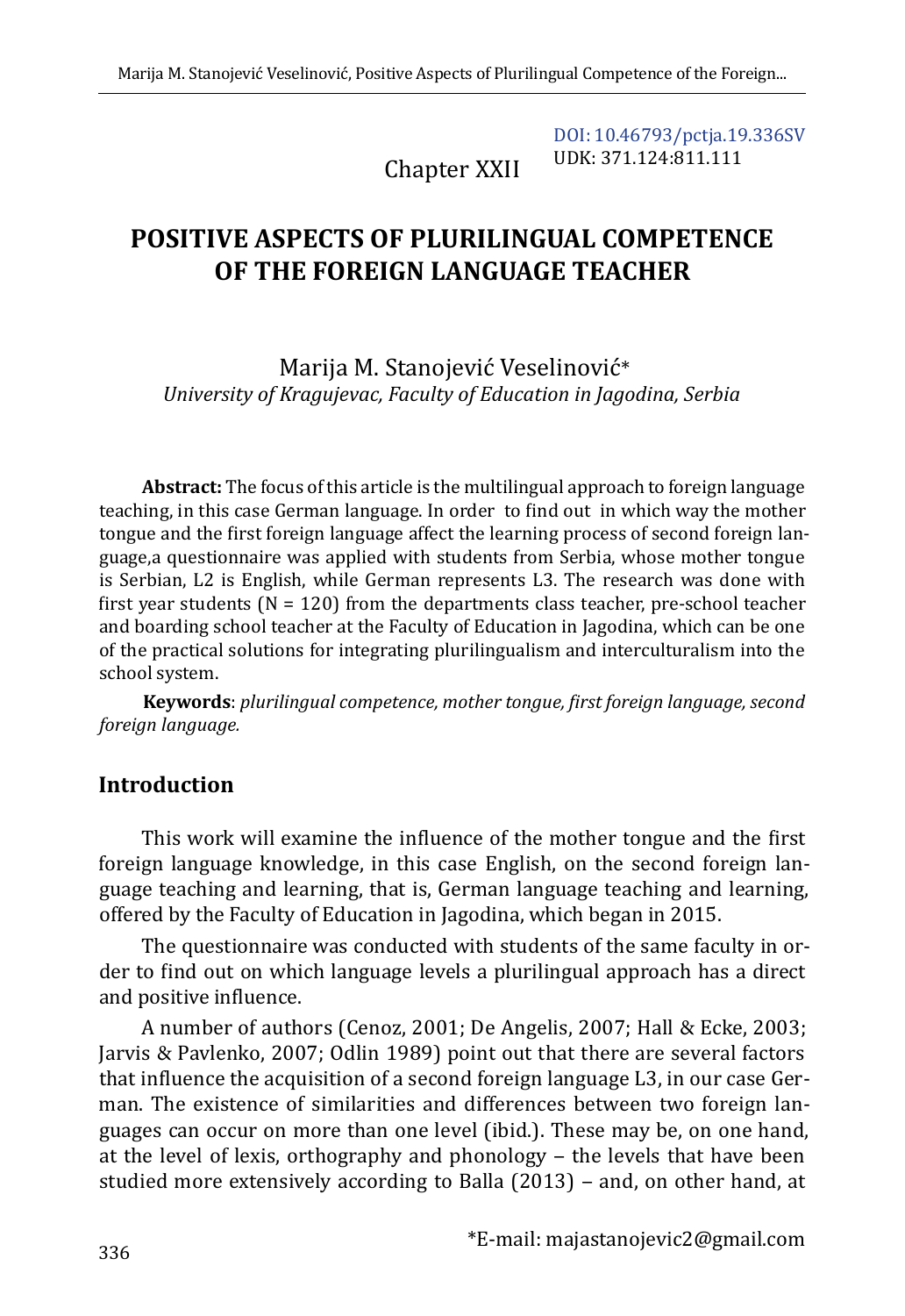the level of syntax, semantics, grammar, and morphology – the levels that have been studied to a lesser degree. Having this in mind, we wanted to examine how the similarities and differences between mother tongue, English as L2 and German as L3 can be used in teaching of lexis, grammar, and set phrases or idioms. Hence, the research will be used to signal cases where the influence of a language acquired previously is visible in the target language, that is, the paper will deal with the cross-linguistic influence of the Serbian, English, and German languages.

### **Concept and aims**

Our study from the aspects of education and of foreign language didactics has shown that the plurilingual competence of teachers has a decisive influence on the quality of students' learning processes, which suggests some qualification for foreign language teacher training, as pluriligualism.

Through such an training module, students are supposed to acquire foreign language and communication skills, to make a difference between two foreign languages, and to recognize cultural similarities and differences.

In order to meet the needs of specific linguistic diversity, educational institutions have to be open for a multilingual approach in order to promote intercultural relations. The Council of Europe has opened the question of plurilingualism beginning at an early age, advocated to have to at least two more languages adopted, in addition to the mother tongue.

A foreign language teacher presents in a certain way, a dominant figure in the process of learning a foreign language because s/he is the one who decides which activities will be represented in the classroom, how long it will take, and to whom s/he will give a word.

Based on the research results about the foreign language teachers training, the Europian Union had a need for one document such as the European Profile for Language Teacher Education, which is structured in four areas: Structure, Knowledge and Understanding, Strategies and Skills, and Values (Suvakovic 2017: 45–46).

Structure is the part that relates to the practical experience of teaching, European – level evaluation framework.

Knowledge and Understanding area offers advice on how to develop their own knowledge and research skills in the field of Didactics, Glotodidactics and Pedagogical work.

The third area, Strategies and Skills, predicts the promotion of training in ways of adapting teaching approaches to the educational context and individual needs of learners, training in methods of learning to learn.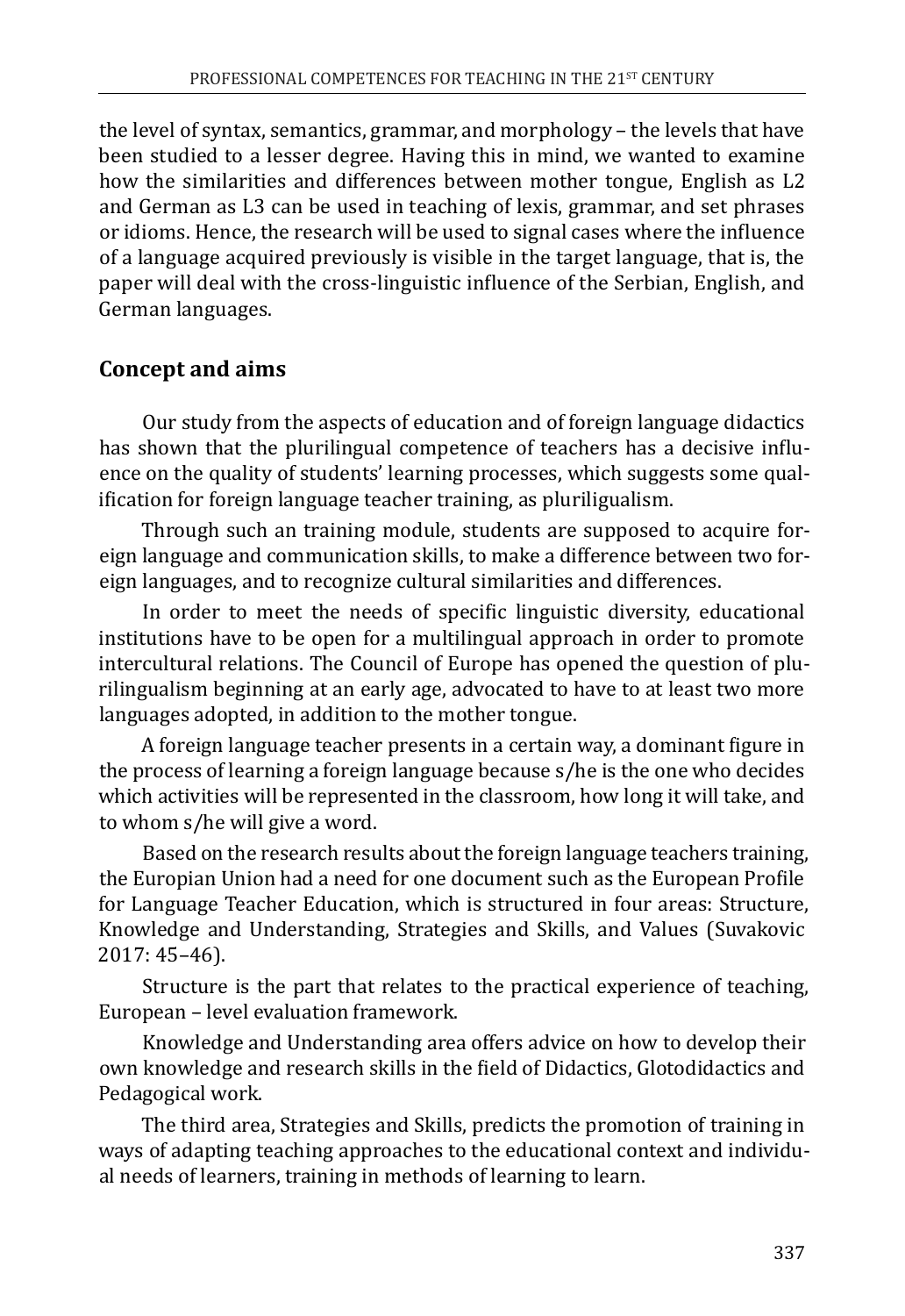The Values part describes the way of encouraging the sensitivity of teachers to convey social and cultural knowledge through teaching language to their pupils. It refers to training in social and cultural values, training in the diversity of languages and cultures, training in the importance of teaching and learning about foreign languages and cultures, training in teaching European citizenship, training in team-working, collaboration and networking, inside and outside the immediate school context, training in the importance of life-long learning (Kelly & Grenfell, 2004: 3–5).

The essence of our study is the part about the values, that is, about plurilingual approach as a way of training in the diversity of languages.

### **Mother tongue, the first foreign language and the second foreign language**

The determination to mark the mother tongue as L1 implies that it is, chronologically seen, the primary language learned by the child. However, the dominant language certainly does not have to be the first language, but the language that eventually becomes the most developed by the individual (Durbaba, 2011: 60–63). Second language that is labeled as L2 is the language of the social community in which the child is located and the language is not his mother tongue.

Although in the literature today, the term of L2 (Second Language) refers to a foreign language, it is still important to make the difference between them for two reasons: the second language acquisition input is richer and the motivation is bigger because adoption of the second language is spontaneous and on a daily basis in order to integrate a individual into the society and the culture (Suvakovic, 2017: 16).

According to Durbaba (2011: 63) a foreign language is a language that is taught outside the country and society that speaks it daily. Prerequisites for learning a foreign language are the knowledge of the mother tongue and enrollment in a social institution (school) where the foreign language is taught. Students meet with a foreign language where they usually have some knowledge (movies, series, music, Internet) but the only direct link between them and the foreign language is the teacher, who is most often not a native speaker.

## **Plurinligualism**

Teachers should be aware of the central notions of plurilingual competence and pluricultural competence set out in the CEF, especially in order to maintain linguistic diversity in Europe, given the impact of English as an emerging global lingua franca. It is clear that the language we teach is influenced by other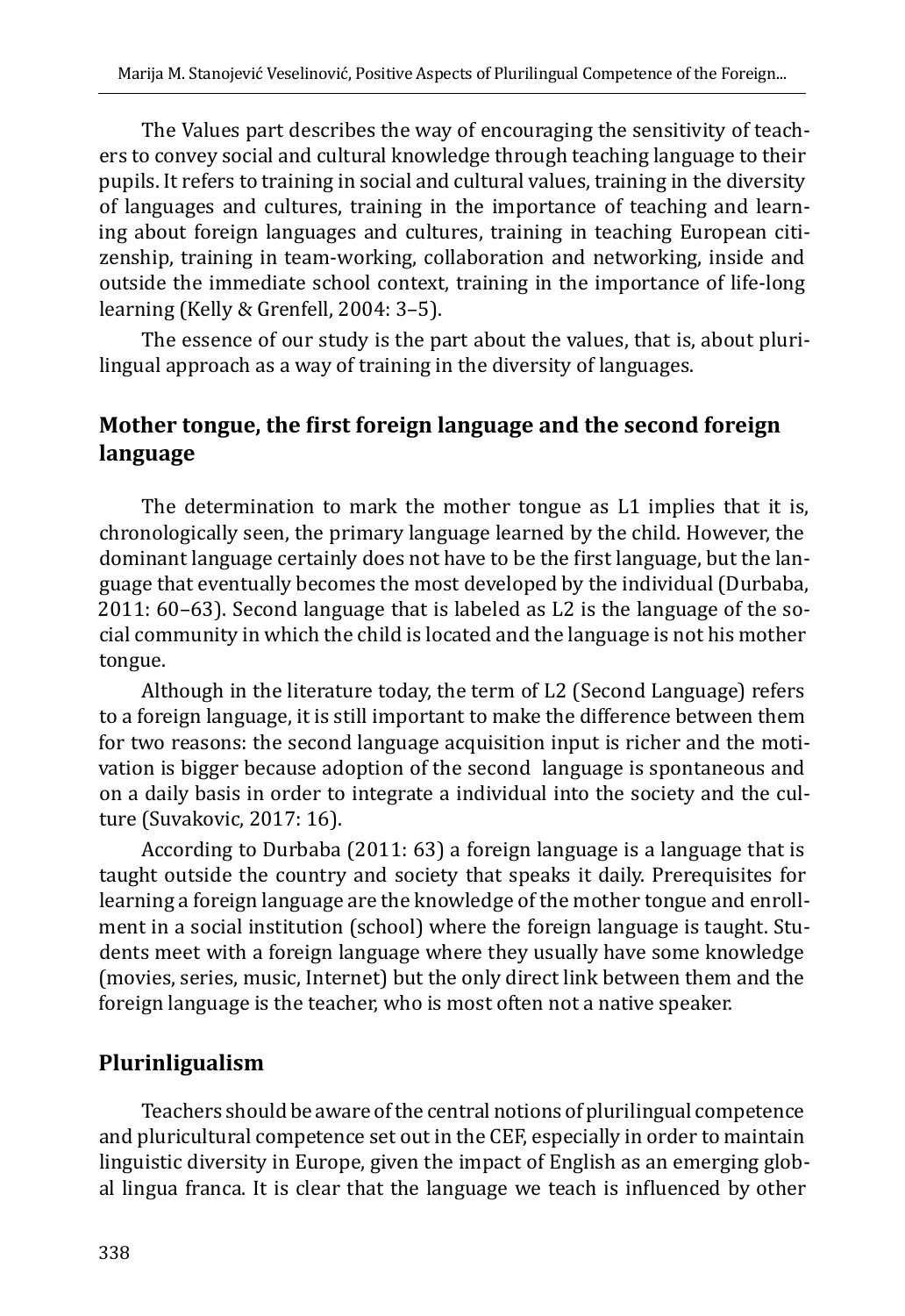languages and is spoken in a number of different ways, contexts and countries. A teacher should employ teaching materials from as wide a range of linguistic contexts as possible which reflect social and linguistic diversity (Kelly & Grenfell 2004: 40).

The plurilingual approach is based on one of the key concepts of the foreign language learning process, that is the notion of the language transfer. The heart of the idea is that any new learned activity will be more successfully used if it finds a hold in already learned models, in the mother tongue and the foreign language **acquisition.** Transfer is an influence that comes from similarities and differences between the target language and all other languages previously adopted, so the transfer could be positive or negative (Suvakovic, 2017: 21–25).

In addition to the principles of the Bilingual method $^1$  of foreign language [teaching,](https://en.wikipedia.org/wiki/Foreign_language_teaching) the plurilingual approach makes use not only of the mother tongue but of the first foreign language, English, in order to make the understanding of words and sentences in German easier. There is no need to create artificial situations for explaining the meaning of words and sentences of the target language.

There are many advantages of this method of teaching German, such as:

- 1. In the competence and the confidence of the teacher as he moves from L1 to L2 to L3 and back again students can recognize the aim of this kind of language learning and that is to become multilingual.
- 2. The mother tongue of the students is very important in the sense of the resources in the language learning process. This method allows easy understanding of difficult words and efficient explanations of grammar.
- 3. While English and German belong to the Anglo-Saxon Culture many phrases and word formations can be explained on the basis of similarities, so that this method ensures accessibility.

The students' native language and the first foreign language are used strategically when it would be futile to explain things in the target language, so L1 and L2 support can be part of students' overall language development.

There are plenty of reasons why the plurilingual method should be implemented and applied, and one of them is certainly the kind of preparation for multilingualism and interculturalism.

Globalization makes new challenges for foreign language teaching. In addition to linguistic qualifications, a teacher must also be prepared for ever-growing exchange with other cultures, that is, a teacher has to have multilingual and intercultural competencies. The language is not the only thing that a teacher

<sup>&</sup>lt;sup>1</sup> The method was developed as a counterpart of the [audiovisual method](https://en.wikipedia.org/w/index.php?title=Audiovisual_method&action=edit&redlink=1). Using this method students find a level of familiarity between the languages so that the process of learning is ensured. This method was developed in the 1960s and 1970s in order to make improvements to the audio-visual method (which has much in common with the direct method ). The bilingual method makes use of the traditional three P's: presentation, practice, production (Saparbaevna 2016)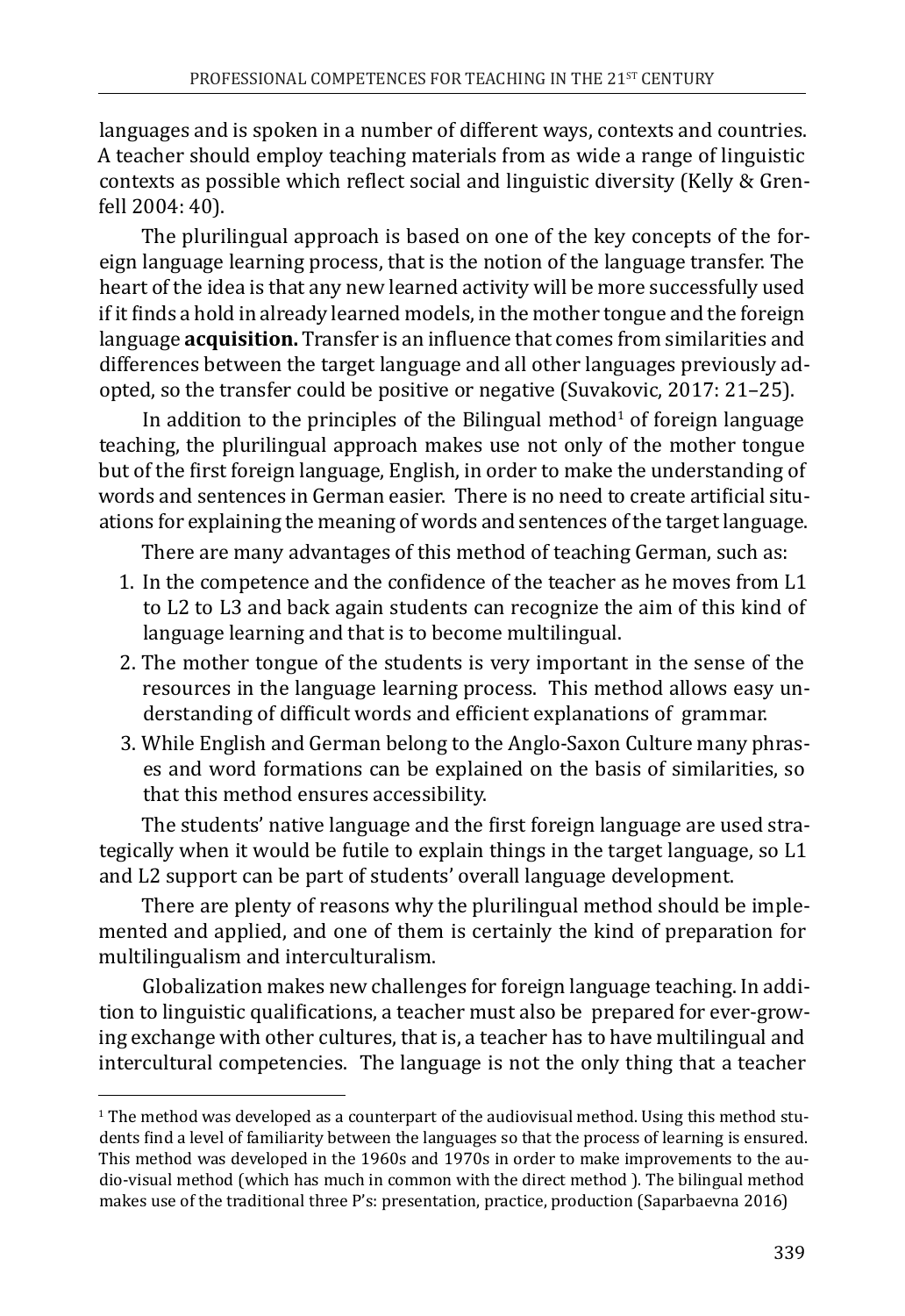seeks to get closer to pupils, but also the culture of the language, which makes the language more accessible and closer. The contact between two languages and between the two cultural communities contributes to intercultural bonding and understanding. In this way, the teachers motivate students to enrich their personality and improve cognitive abilities (Kelly & Grenfell, 2004: 39).

## **Methodology**

This report will examine the influence of the first foreign language, English, and the mother tongue on second foreign language learning, German, offered by the Faculty of Education, which began in 2015.

The author started this study in order to research in which way or how and on what language levels the plurilingual approach influences German Language Teaching and Learning. The instrument that was used in the study was a questionnaire consisting of three parts that referred to lexis, grammar, and phrases.

The paper will focus more on qualitative data because these can provide more in-depth answers such as why and how a student uses a certain learning strategy to solve a language task, not just 'what', 'where' or 'when' data presented in numbers. The analysis of the qualitative data were grouped for each specific language category: lexis, grammar and set phrases or idioms. For the purpose of this research we chose three types of tasks that refers to these three language categories to make it possible to provide a better understanding of the plurilingual approach. Qualitative data consists of open-ended information that the researcher gathered through questionnaires or interviews with participants. In general, open-ended questions in the questionnaire allow the participants to supply answers in their own words.

## **Research questions and hypotheses**

The main hypothesis for this study is: There is more positive influence in the process of learning German as the second foreign language (L3) when a multilingual approach is used.

The general research question we aimed to answer was  $-$  what was the level of positive influence of English as L2 in the process of learning German as L3 in terms of vocabulary, grammar and set phrases or idioms. In the present paper, these were two specific research questions the author wanted to answer: 1) In which way we may use English language knowledge to help students to understand German?; 2) On which languages levels we may notice that the mother tongue knowledge is better to use in order to explaine German lexis, grammar and set phrases?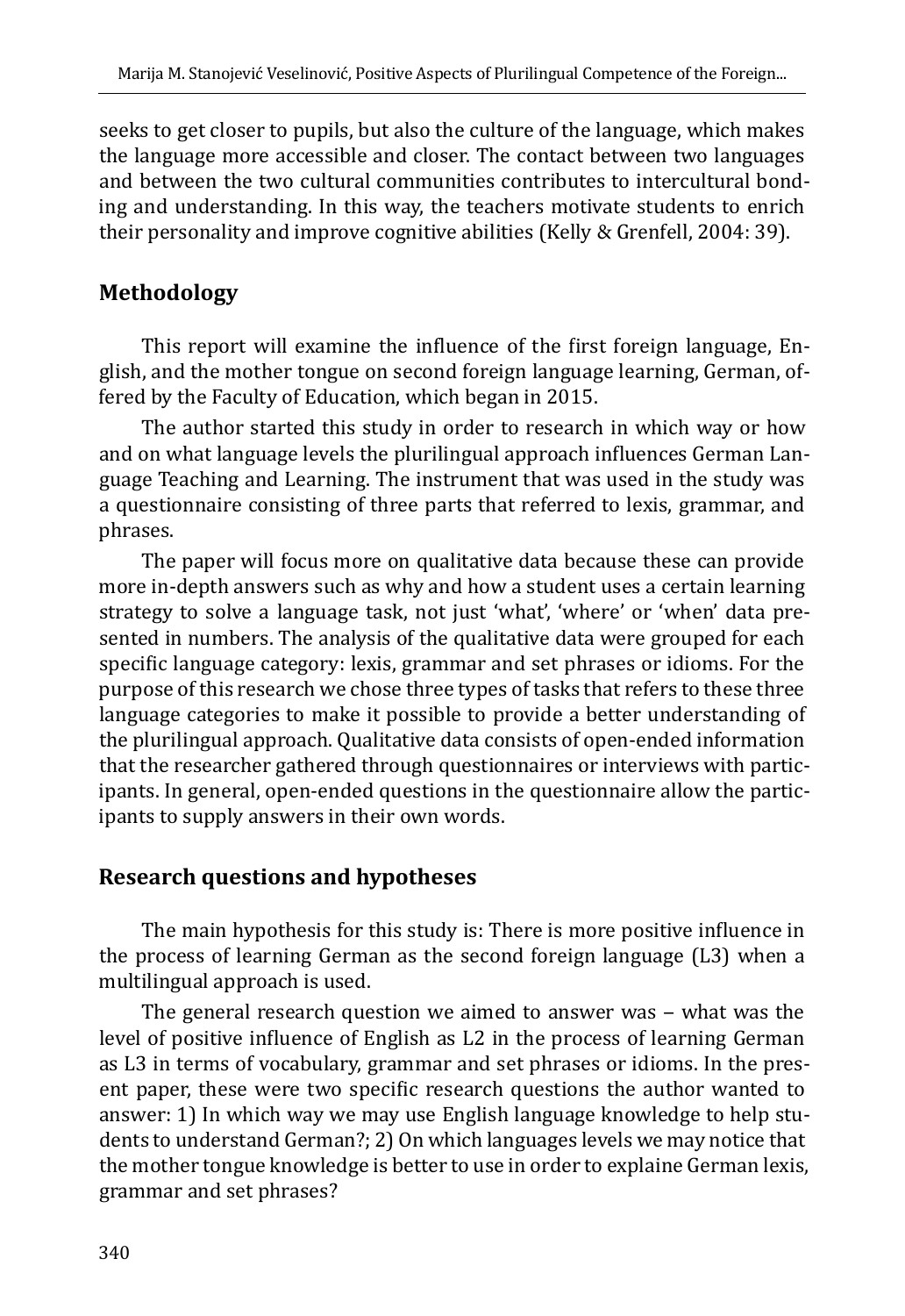In addition to plurilingual method succes in German teaching, the author started this study in order to research whether Serbian students are aware of the knowledge of English and learning strategies they usually use and the ones they can use when solving tasks in German language. In addition, the purpose of this research was also to suggest possible ways of teaching/learning improvement for university learners who are less successful in learning the second foreign language. In this way it would be possible to suggest some learning strategies for organizing and storing information, learning grammar and vocabulary, and to encourage students to consider which strategies work best for them in learning German as L3.

### **Questionnaire**

The number of respondents was 120 (18 men and 102 women). There were first and second year students at the Faculty of Education in Jagodina from the class teacher, pre-school teacher, and boarding school teacher departments. Students at the Faculty of Education in Jagodina are adult learners (between 19 and 21 years of age) who study English and German as foreign languages and their mother tongue is Serbian. All the participants started learning English from the first grade of primary school (at the age of 7) and then German at the Faculty (at the age of 19) as the second foreign language.

The research was conducted in January and February 2019. Before this research, piloting was conducted with 20 students at the same faculty. After the piloting was done, it was evident that the questionnaire was valid and relevant for this research. This was proved by the positive comments of our students who emphasised that they had not thought about certain actions when learning German as L3 before they had completed this questionnaire. They also said that the questions were clear and made them become aware of the 'connections that can be made between the languages'.

The questionnaire was originally given in Serbian (students' mother tongue) because we wanted to make sure that all the participants understand the questions. The first part was related to the area of vocabulary, that is, phonologically similar words in English and German and a positive or negative transfer in understanding the similarities/differences between the given words. Students were supposed to translate the underlined parts of the sentence into their mother tongue and to give an explanation of how they came to the conclusion based on the similarity with words in English. There were 13 sentences and 53 underlined words that had to be translated overall. We designed this task starting from the hypothesis that use of the mother tongue and use of English has a positive impact on learning and memorizing words in German as L3.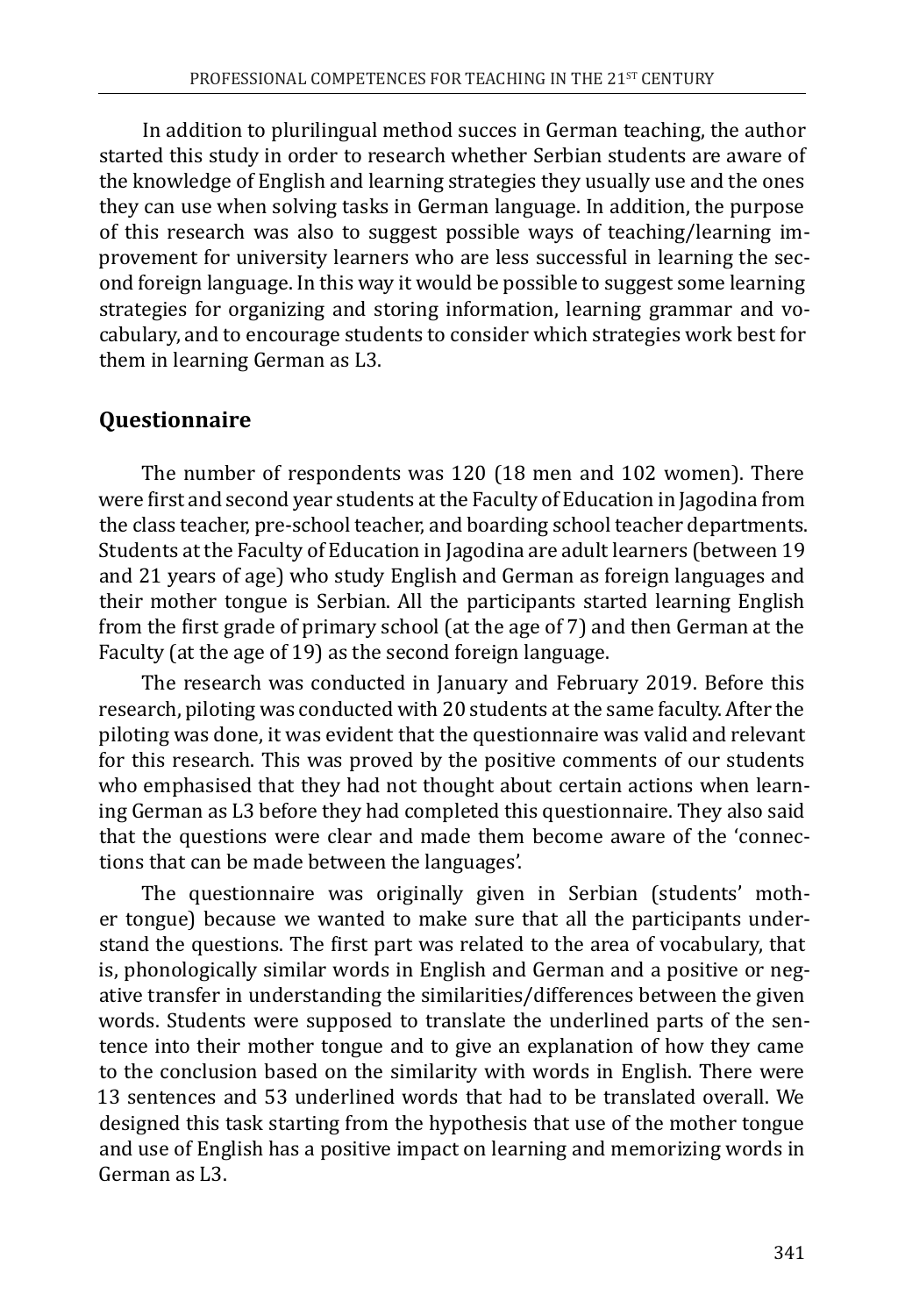In the second task, we tried to use parallel grammar rules in English, German and in Serbian, which significantly contributes to the understanding and usage of the grammatical rules of the German language. Students were asked to translate sentences into the mother tongue and to explain which of the grammatical rules of the English language helped them in solving the specific task. The task consisted of 13 sentences. Students should have applied knowledge about the comparison of adjectives, the modal verb can, particle too, making questions by inversion of modal verb and subject of a sentence, construction of the past tense, expressing future actions, the use of the definite article, the position of negation in a sentence, the possessive pronoun.

The third part of the questionnaire was designed to show positive aspects in German language teaching when phrases and idioms are used which are similar in English and German, but with an evident difference compared to the mother tongue – Serbian. Phrases that we used in the questionnaire were fixed sets of words or idioms. These combinations of words are commonly characteristic for all the languages, consequently, we wanted to examine students' awareness of the level of similarity between English and German common set phrases.

#### **Results and discussion**

The teacher tried to bring students to the meaning of the words based on their phonological similarities with the words in the English language, so they could make a bridge to this way of learning, to know how to make associations and to use their former language knowledge.

Results have shown that three levels of language are the most accessible when it comes to plurilingual method, there are: lexis, grammar, phraseology.

#### *Lexis*

In terms of lexis students came to the solution in the task on the basis of phonological similarity of the mentioned words in the following examples: *Das Haus ist groß* ‒ in case of words *Haus* (German) and *house* (British English), English word is pronounced in the same way but is spelled differently if we look at the orthographic level. The lack of the definite article 'the' in students' translation of this sentence into English can be explained by the specific features of their mother tongue (for example in Serbian: *Kuća je velika*, literally translated into English would be: House is big). All the participants answered this question so we had a 100% positive score in this language task.

In the second sentence, *Auf dem Tisch steht das Buch*, the participants solved the task by taking into account the similarities in pronouncing the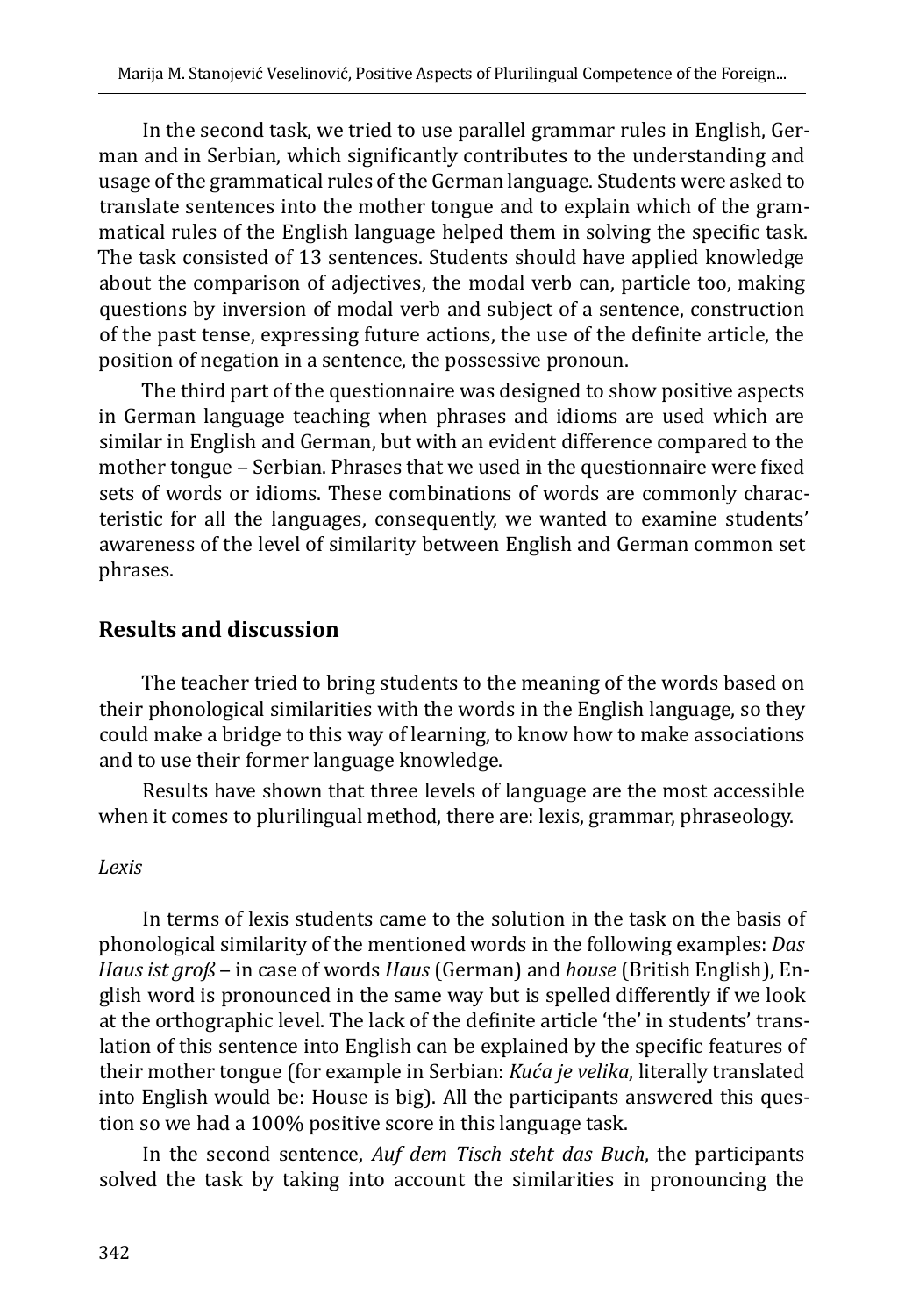German noun *Buch* and English noun book even though there is an evident lack of voice change /h/ into /k/ in *Buch* while the mentioned change happened in English word book. This could be explained by the voice changes that happen in the group of Indo-European languages.

In the example, '*Am Sonntag spielen wir oft Handball*' students came to the conclusion based on the morphological and phonological similarity of the words in the sentence such as *die Sonne + der Tag = der Sonntag* – Sun + day = Sunday. In case of the phonological similarity of pronouns *wir* /viːr/ or we /wi:/ used in speaking or writing to refer to the first person in plural, all students (N = 120) solved the task. English uncountable noun Handball is the same in orthography as German word Handball while there is a change in pronunciation such as British English /ˈhænd.bɔːl/ versus German /handbal/.

In the next example '*Du bekommst viele Geschenke*' personal pronouns du and you point out to the phonological similarity and the similarity in meaning so all the students (100%) recognized this. On the other hand, lexis *bekommen* (here second person singular '*bekommst*') and become are often wrongly equated because of the phonological similarity so this example represents the negative transfer commonly known as 'false friends'. 92% of students thought that *bekommen* (meaning to get) means the same as the English word to become which is a linking verb meaning to begin to be something or to develop in a particular way (*Longman's dictionary of contemporary English,* (2005: 117).

In the sentence '*Mein Hobby ist Surfen'*, students (95%) noticed that determinatives *mein* and 'my' mean the same and could be used by the person who is speaking to show that something belongs to or is connected to himself or herself. German noun Hobby is borrowed from the English language and is the same in spelling and pronunciation. In addition, the plural form of this German noun is formed by adding -s in the end such as in many cases of English countable nouns which for this grammatical category in number refer to more than one, for example tables, computers, streets, girls etc. (Note: the English word hobby in the plural changes /y/ into /i/ and ads -es at the end of the word, i.e. hobby→hobbies). Correspondingly, students noticed the similarity in meaning and in form of the German noun *das Surfen* and English gerund surfing which is also considered as a noun in the form of the present participle of a verb.

Some more examples of the phonological similarities could be seen in cases of cardinal numbers *neun* – nine, *zehn* – ten. The same is with adjectives *gut* ‒ good, *alt* ‒ old, *wundervoll* ‒ wonderful, verbs *singen* – sing, nouns *das Bett* ‒ bed, *das Wetter* – weather or in case of adverbs *dann* – then.

In pairs of adjectives, German *windig* and English *windy*, we may notice the similarity in morphological and phonological level, meaning, both words are formed of the corresponding nouns *der Wind* and wind. Using the generative endings –ig and -y for forming adjectives (*Wind+ig=windig* and wind+y=windy),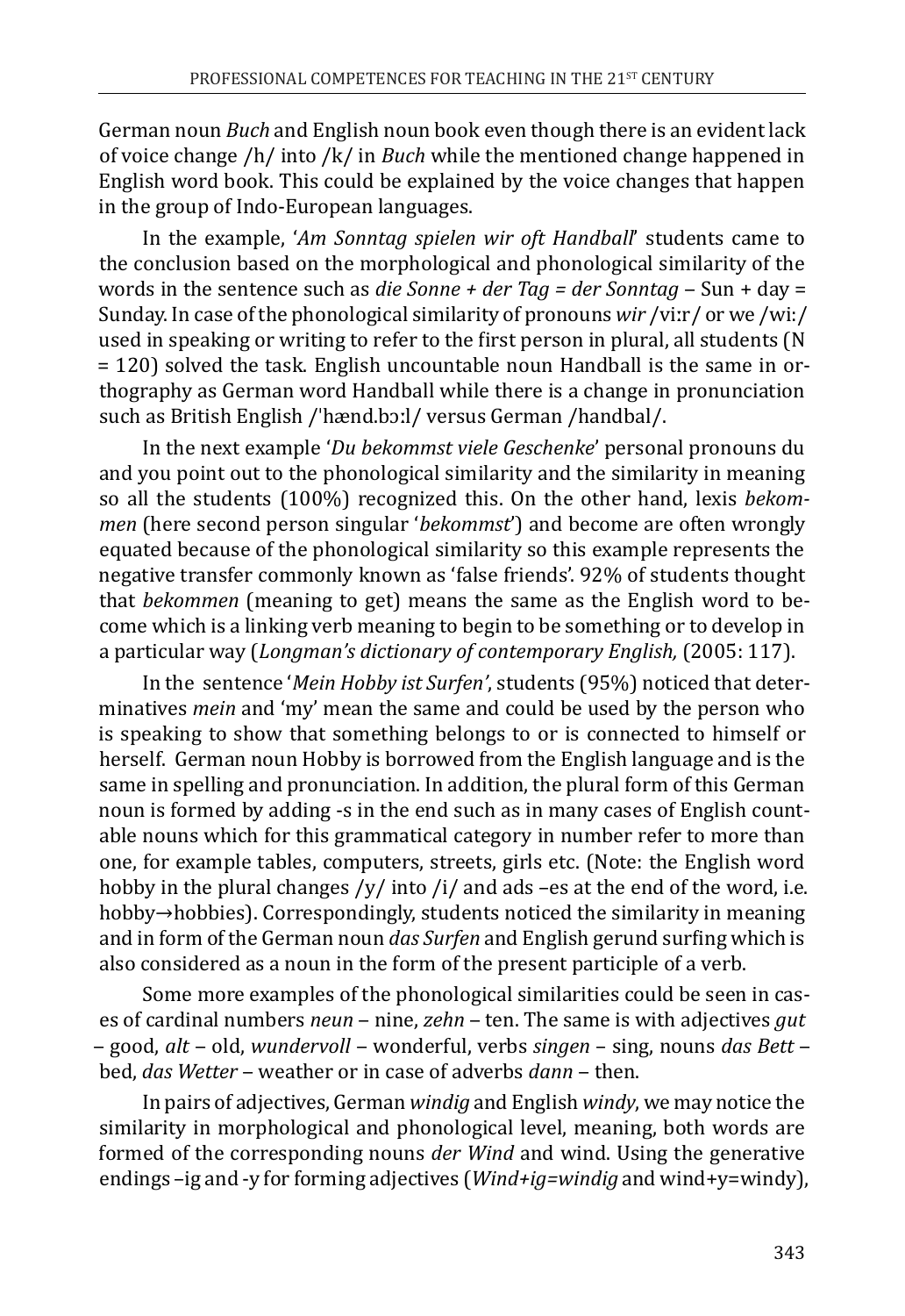these words still sounded similar and students (98%) recognised that pattern, both in pronunciation and in meaning, so that the way of word formation, derivation, is almost the same.

In contrast to the previous examples, there were examples in the questionnaire where students could not solve the task because of the differences in the meaning but similarities in the ortografical level of the two foreign languages. Namely, in one sentence, students thought that German particle *also* (meaning therefore, accordingly or hence) means the same as English adverb also / ˈɔːlsəʊ/ which means too, as well, or either in the negative context. Students explained this misconception because these two words are spelled the same and their pronunciation is similar. Similar to the previous situation, students made a mistake in the example number 10 (*Die Farbe ist hell*) and thought that German adjective hell, which means bright, has the same meaning as English uncountable noun hell, also Hell, the place where the souls of bad people are believed to be punished after death, especially in the Christian and Muslim religions (*Longman Dictionary of Contemporary English* 2005). The pronunciation of the word hell in both languages is the same so the negative transfer was more present in this example.

Yet, 8% of students tried to go deeper and analyse this sentence in depth, so they came to the conclusion that German word hell is similar in meaning to English noun night representing the darkness and misery of hell. The next sentence, number 11 (*Wer bist du?*) also represents the negative transfer occurrence. To be precise, all students (100%) made a mistake and thought that German interrogative pronoun *wer* (meaning who) is the same in meaning as English pronoun where /weə/ which is the interrogative pronoun used to ask for the particular place (for example, Where is your house in this street?). The practice has shown that the emphasis on differences can foster the memorizing the words.

In conclusion of this part of results, we may say that in terms of vocabulary usage of plurilingual approach was successful, that is, students used compensation learning strategies to guess German words by using their vocabulary knowledge of English. Students also used inductive differencing when guessing meaning from key words, structures, or context and deductive reasoning when they had to solve the task. Specifically, students were in the position to compare native and English language to target language (German), to analyse groups of words, and look for rules of co-occurrence (Cirkovic-Miladinovic,2014: 13).

#### *Grammar*

In the next part of the questionnaire, respondents were given the task to translate the given sentences from Serbian into German and to explain which grammatical rule from English helped or mislead them to do it.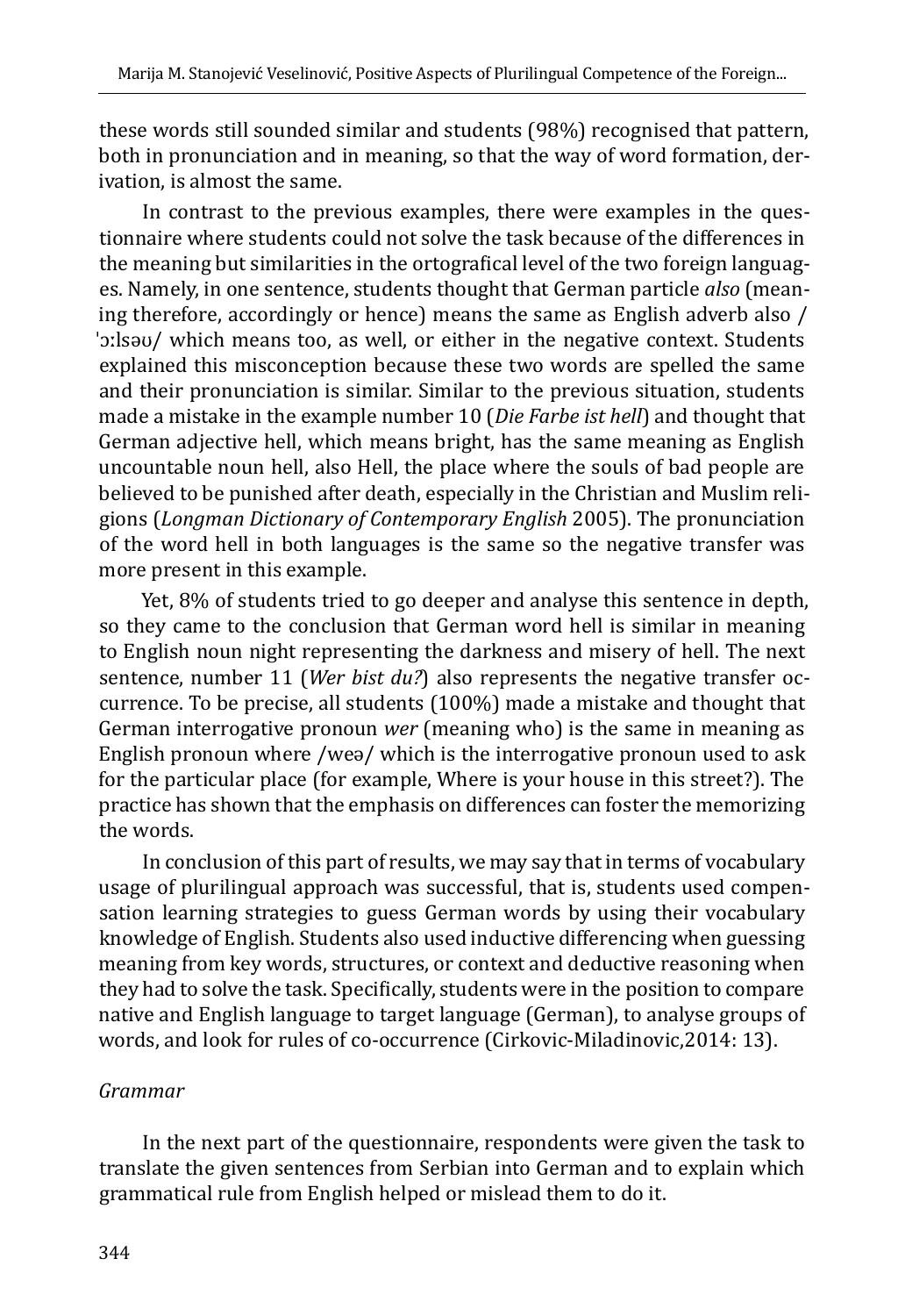In terms of adjective comparison, students reported that the similarity of comparing adjectives in German and English helped them to solve the task. In both languages we form comparative by adding –er ending on the specific adjective, for example, in German *neu + er = neuer* and English new + er = newer, *alt* + *er* = *älter* vs. old + er = older, and with some adjectives that have irregular comparison like *gut‒besser‒am besten* and good‒better‒the best. Attributive use of superlatives in German is similar to the attributive use of superlatives in English and students recognised that in the following examples: *die beste*  Sängerin – the best singer.

Even though most of the students solved this task successfully, 75% of students did not use the article before the superlative form, definite article die in German and the in English, explaining that they forgot to put it because in their mother tongue, Serbian, there is no such grammar category as article. Further, we noticed that students compared adjectives by using German quantifier *zu* (in 50% of cases and reported that they did it because of the phonological similarity of the mentioned quantifiers to the English quantifier too). In the same way, students explained the usage of German phrase *sehr gut* relying on the familiar English phrase 'very good'.

Taking into account syntax organisation and word order in both languages, we might point out that in German sentences when we use a modal verb we need an infinitive at the end of a sentence, for instance, *Ich kann gut kochen*, while in English infinitive comes right after the modal (I can cook good). Although, the authors expected here the negative transfer occurrence, it was quite opposite: all students put the infinitive in the German sentence in the proper place. In line with the previously said, making questions and taking care of the word order in this task, students answered correctly and put the auxiliary verb in the first place followed by a proper pronoun and then an adjective: *Bist du gut?* vs. Are you good?

If we consider verb tenses now, we may conclude on the results from the questionnaire that examined students used the similarity in the structure of past tense in German and present perfect tense to translate the Serbian sentence *Ja sam napravila tortu.* [transl. I have made a cake] into German.

 However, there are some notable differences in the ways each language uses this tense. Both English present perfect and German past tense have in common that they are compound tenses, formed with an auxiliary or helping verb together with the past participle (Ibid.). This auxiliary verb is usually to have (*haben*) and sometimes, in German, to be (sein). The main difference, however, is that the English present perfect refers to an action or state that begins in the past and continues into the present, whereas the German *Perfekt* is usually used to speak about completed states and actions, and is therefore rather the direct equivalent of the simple past tense.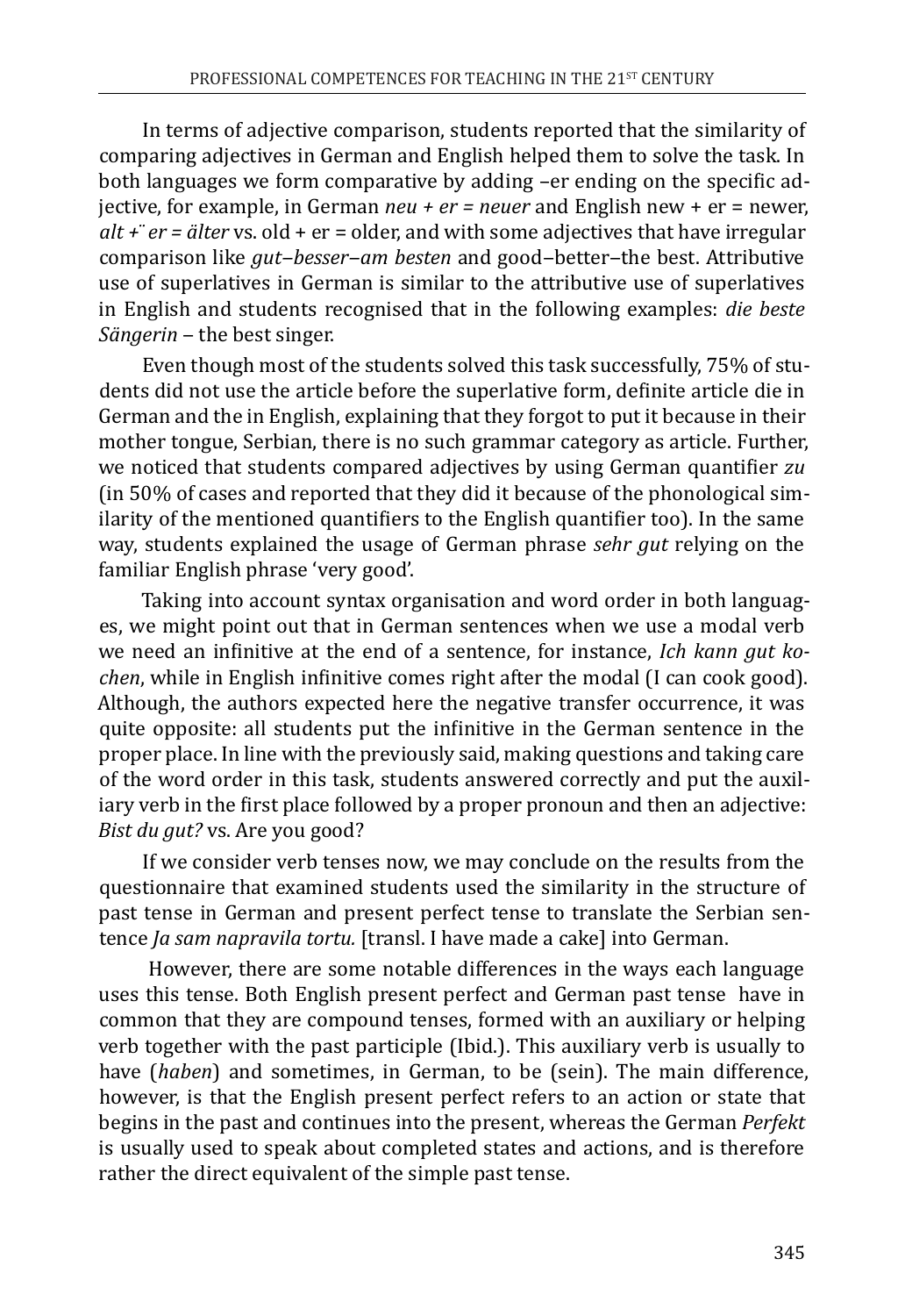In terms of possessive pronouns, we could notice that students made connections with German possessive article on the phonological level and with the mother tongue knowledge in order to make e-ending for female gender, as it follows: *mein Opa* (my grandpa) and *meine Oma* (my grandma).

If we take into account the usage of negative verb forms and negations, we may notice that negations in the German language comes right after the verb (*Ich mag nicht*) and the knowledge of English help them to understand this way of making negation. The explanation lies in since years long use of English so that for the students it was normal to use negation after the verb. Hence, the negative transfer from the mother tongue (in Serbian negation comes before the verb) was reduced. Even so, students were very successful in this task and only 4% of them made a mistake. Therefore, it could be said that 96% of students' knowledge of using the negations in German and English was well-founded.

To sum up, obtained results revealed that in terms of grammar there is plenty of authentic linguistic material that can help in grammar rule explanations. Negative influence (in 75% of answers) occurred in cases where in the German language students had to use the definite article (der, die or das in singular or die in plural) before a noun, then, proper gender use was a problem. On the other hand, positive transfer was evident in cases where students had to translate the sentence from Serbian into German and be careful about word order in a sentence (100% of students solved this task), take care of the preposition usage (55% of students used preposition on properly) and 96% of students were successful in using the negation in verb forms. In order to illustrate this, we would like to mention here students think-aloud answers when they were doing the language tasks. Accordingly, students reported that the grammar category of verb tenses was the most difficult for them in both mother tongue and in English as well and that was the reason why they made these mistakes. Also, using articles in German and taking care of gender issues was the most difficult part in the questionnaire, according to the students' reports.

#### *Phraselogy*

Phraseology is divided into phraseology in the broad and in the narrow sense. In addition to the various understandings of phraseology, a minimal consensus has been established, according to which phraseology in the broad sense refers to all phrases that consist of more than one word. Phraseology in the narrow sense represents the science of words (minimum two), which build units that cannot be fully explained through the semantic principles and syntax principles of word connection. They can take the function and meaning of individual words in the system and can be partially or completely idiomatized (Burger et al. 1982: 1–6).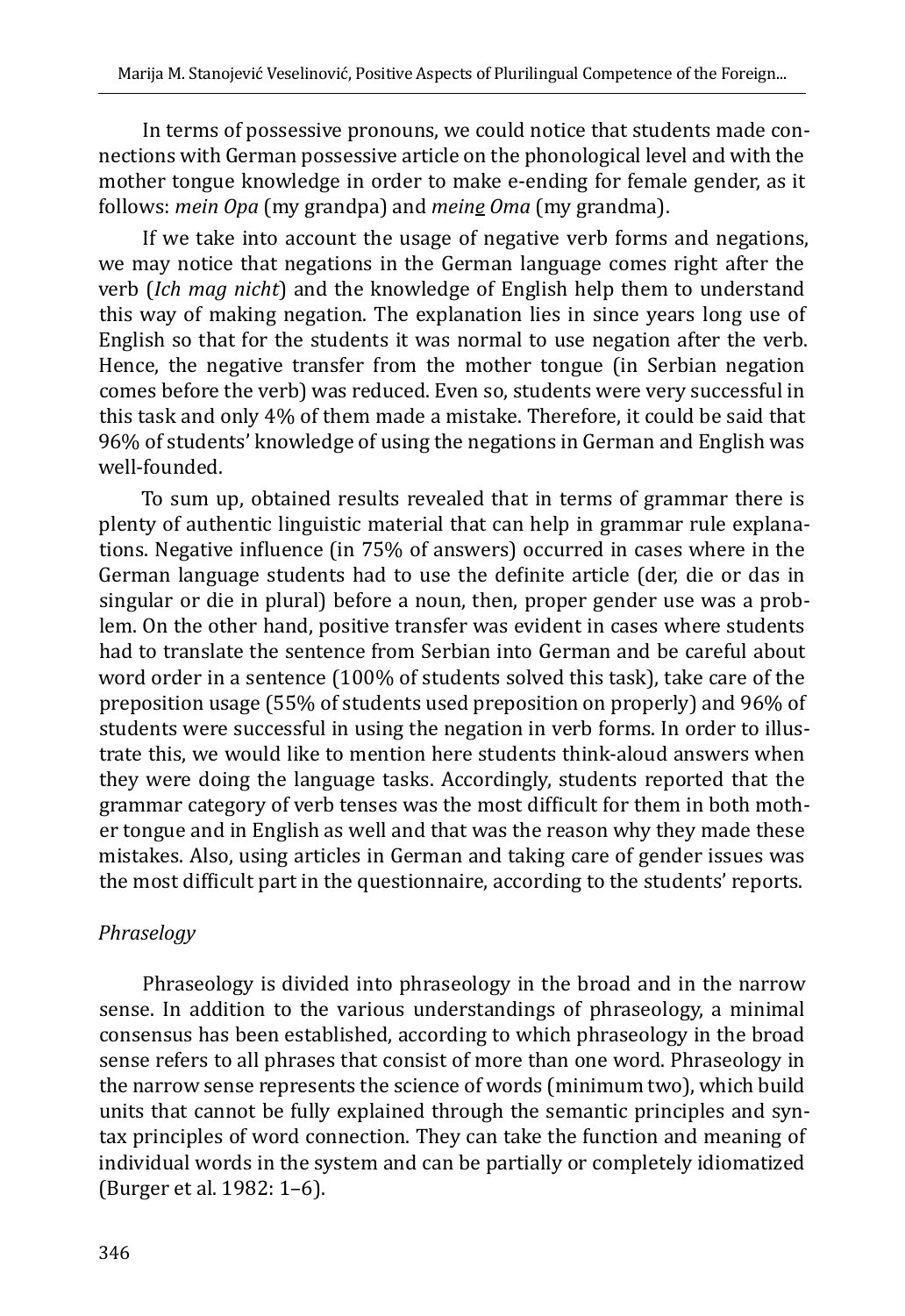Hence, the third part of the questionnaire was created for the purpose of testing students' abilities to use the knowledge of English vocabulary and set phrases and to complete German sentences and German set phrases and idioms. Idioms represent groups of words that have a special meaning that is different from the ordinary meaning of each separate word (*Longman Dictionary of Contemporary English* 2005: 805) and because of this specific structure it is the category that students have to memorize.

In terms of the set phrases students were 100% successful and realized that the English idiom 'to get cold feet' (meaning to be afraid of something) is the same as in German *bekommen kalte Füße,* then English *hardworking [busy] as a bee* (meaning a person that works hard) is the same as German *fleißig sein wie eine Biene*, and also English *to be on/off* (some electrical device to be turned on or turned off) is the same as German *sein an* or *sein aus.* 

Beside set phrases, we wanted to show a path to connect collocations both in English and in German that possess usual lexical connections but do not have such strong connections as idioms (Bugarski 2009: 200). The data showed that the knowledge of English collocations were helpful in the questionnaire and the students were very successful and these collocations were the following: I am 20 years old *→ Ich bin 20 Jahre alt*; Then take a first street left *→ Dann nehmen Sie die erste Straße links*; Take a seat *→ Nehmen Sie bitte Platz*.

## **Conclusion and pedagogical implications**

The above findings support the hypothesis that plurilingual method at the university level was successful in German language teaching. Every teacher initially uses the so-called teacher talk which is a simplified way of speaking. Research has shown that, in addition to, according to Suvakovic (2017: 25):

- 1) Slower speech,
- 2) The emphasis on paraphrasing,
- 3) Concrete examples,

it is also important to associate foreign language content with similar contents in English, since English is the first foreign language in Serbia and in a cultural sense it is easier to connect it with the German language.

The data obtained from the questionnaires and the interviews has provided answers related to the students' own perceptions of their L3 learning processes. The interview data (think-aloud students' answers) provides an even more optimistic picture – students reported that they became more aware of the similarities and the differences of the two languages. Furthermore, the analysis of the questionnaire data reveals that the examined students relied on their L2 English rather than L1 Serbian in their own perception.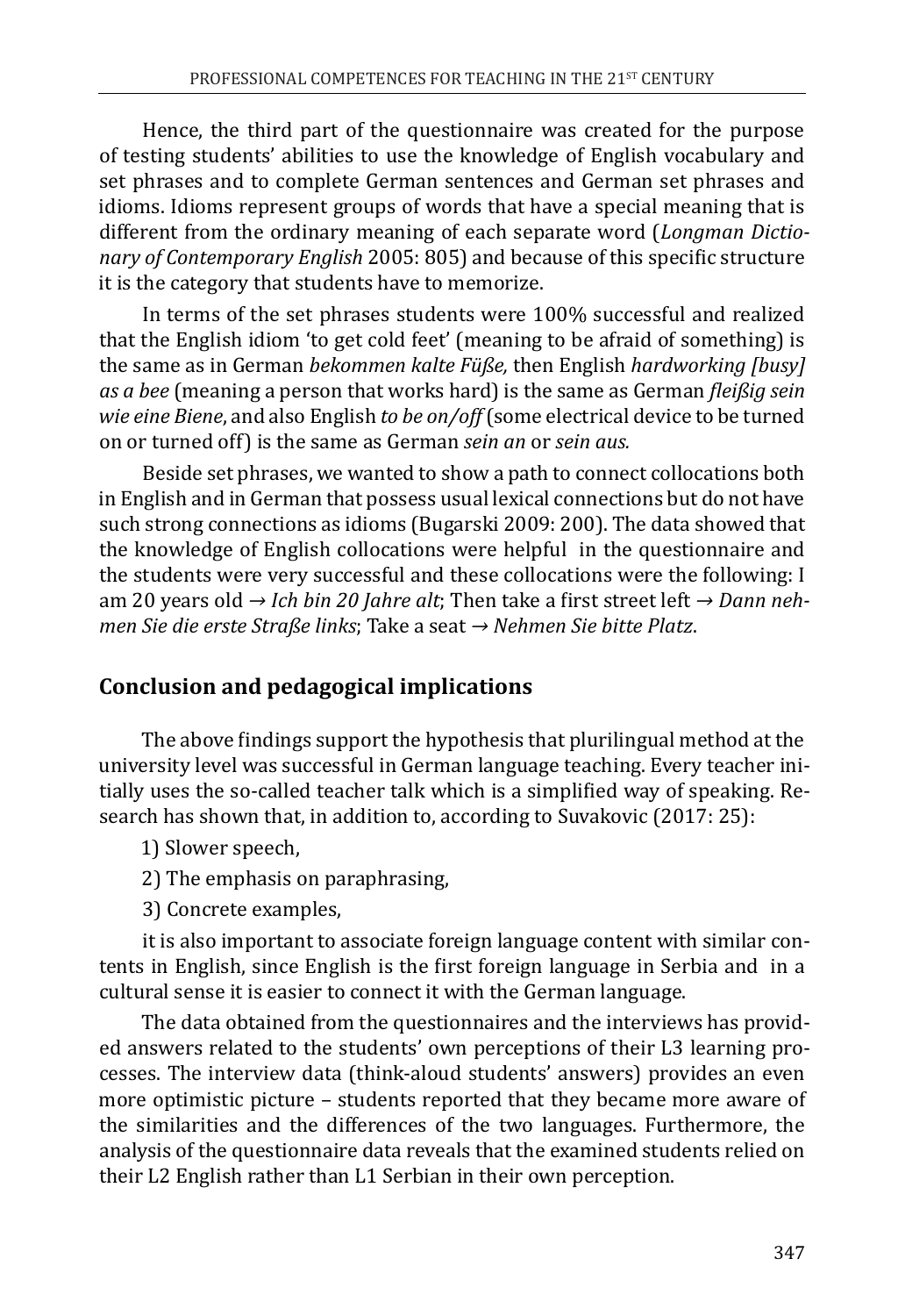The conclusion would be that the decision for a combination of more languages in foreign language teaching helps promote social and cultural values such as respect for difference, active communication, a participatory attitude to society, and experience of a range of different cultures and lifestyles.

In addition, the research has shown how foreign languages improve mother tongue competence. Students start to think about their native language in the sense of word formation, phrases, they combine the knowledge adopted in other foreign languages with mother tongue knowledge and use it to learn a new language.

### **References**

Balla, A. (2013). The perceived role of L2 English in the process of Learning L3 German. A journal of The Romanian Society of English and American Studies - Romanian *journal of English studies*, Volume 10, issue 1. Timişoara: Universitatea de Vest. https:// doi.org/10.2478/rjes-2013-0005. Retrieved April 20, 2019.

Burger, H., Buhofer, A. & Sialm, A. (1982). *Handbuch der Phraseologie*. Berlin, New York: W. de Gruyter.

Bugarski, R. (2009). *Evropa u jeziku. (European Languages)*. Beograd: XX vek.

Cenoz, J. (2001). The effect of linguistic distance, L2 status and age on cross-linguistic influence in third language acquisition. In J. Cenoz, B. Hufeisen, U. Jessner (Eds.), *Cross-linguistic influence in third language acquisition: Psycholinguistic perspectives* (pp. 8‒21). Clevedon: Multilingual Matters. https://doi.org/10.1016/s0024- 3841(02)00066-9. Retrieved April 20, 2019.

Cirkovic-Miladinovic, I. (2014). *Strategy Research in ELT: The Benefits for the Teacher.* Saarbrucken, Deutchland: LAP Lambert Academic Publishing. ISBN: 978-3-659-57760-4.

De Angelis, G. (2007). *Third or additional language acquisition*. Clevedon: Multilingual

Matters. Retrieved April 25, 2019 from<https://doi.org/10.1017/s0272263109990301>.

Durbaba, O. (2011). *Teorija i praksa učenja i nastave stranih jezika*. Beograd: Zavod za udzbenike.

Hall, J. C. & Ecke, P. (2003). Parasitism as a default mechanism in L3 vocabulary acquisition. In J. Cenoz, B. Hufeisen and U. Jessner (Eds.), *The multilingual lexicon* (pp. 71‒87)*.* Dordrecht: Kluwer. Retrieved April 22, 2019 from https://doi.org/10.1007/ b101932.

Kelly, M. & Grenfell, M. (2004). *European Profile for Language Teacher Education ‒ A Frame of Reference*. Retrieved April 20, 2019 from www.lang.soton.ac.uk/profile/ report/MainReport.pdf.

Longman dictionary of contemporary English (2005). 5<sup>th</sup> edition, Harlow, England: Longman. ISBN: 1 405 81127 7 (Cased edition + CD ROM). https://doi. org/10.1108/09504120910978915.